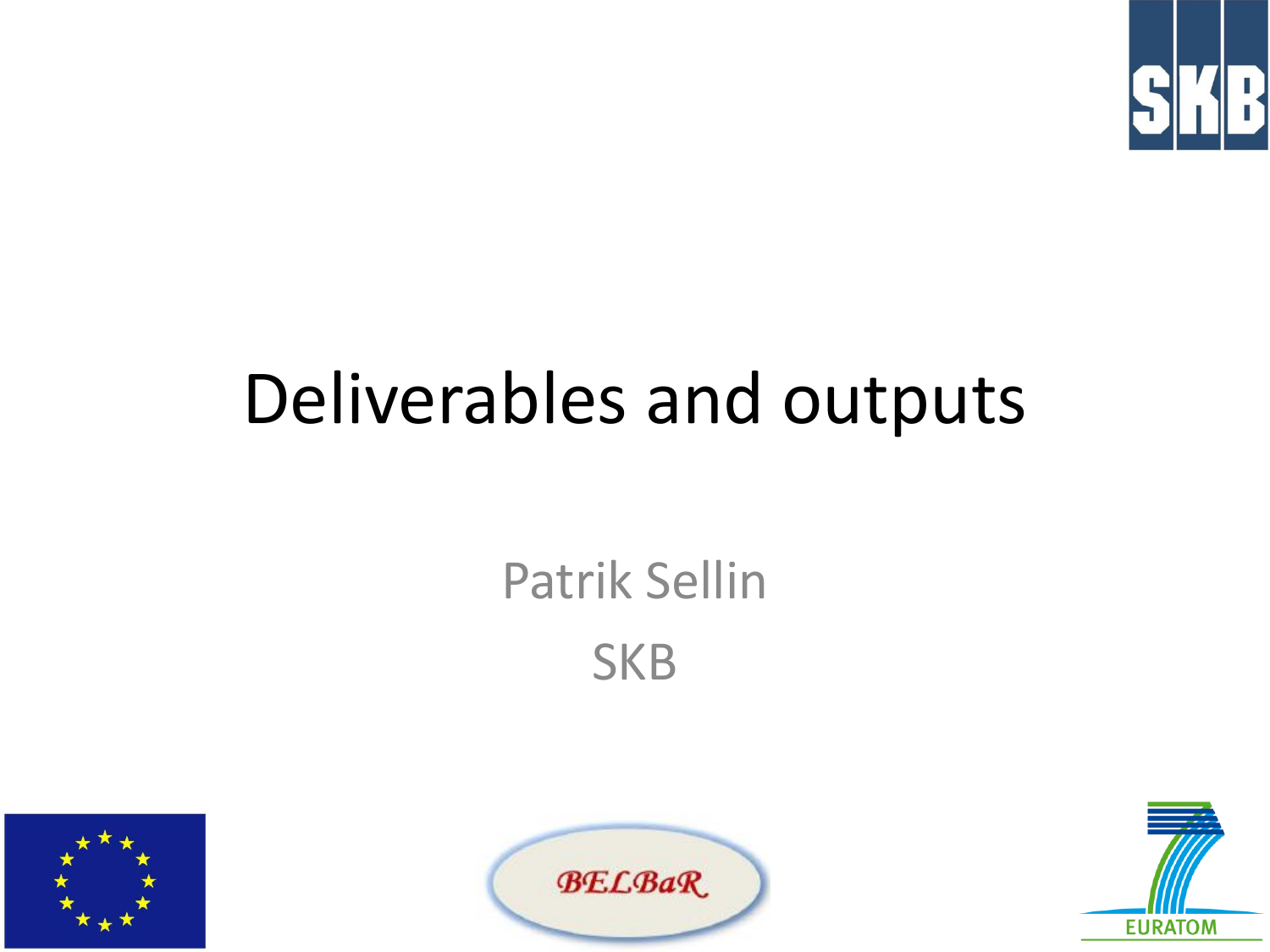## Deliverables



- Most deliverables were altered compared to the original proposal:
	- Too generic
- This was done by SKB without consultation with the other partners
	- Time restrictions during negotiations
- However, the deliverables were all extracted from the DoW
- Responsibilities were split among partners
	- Fair share
- Received no complaints so far...





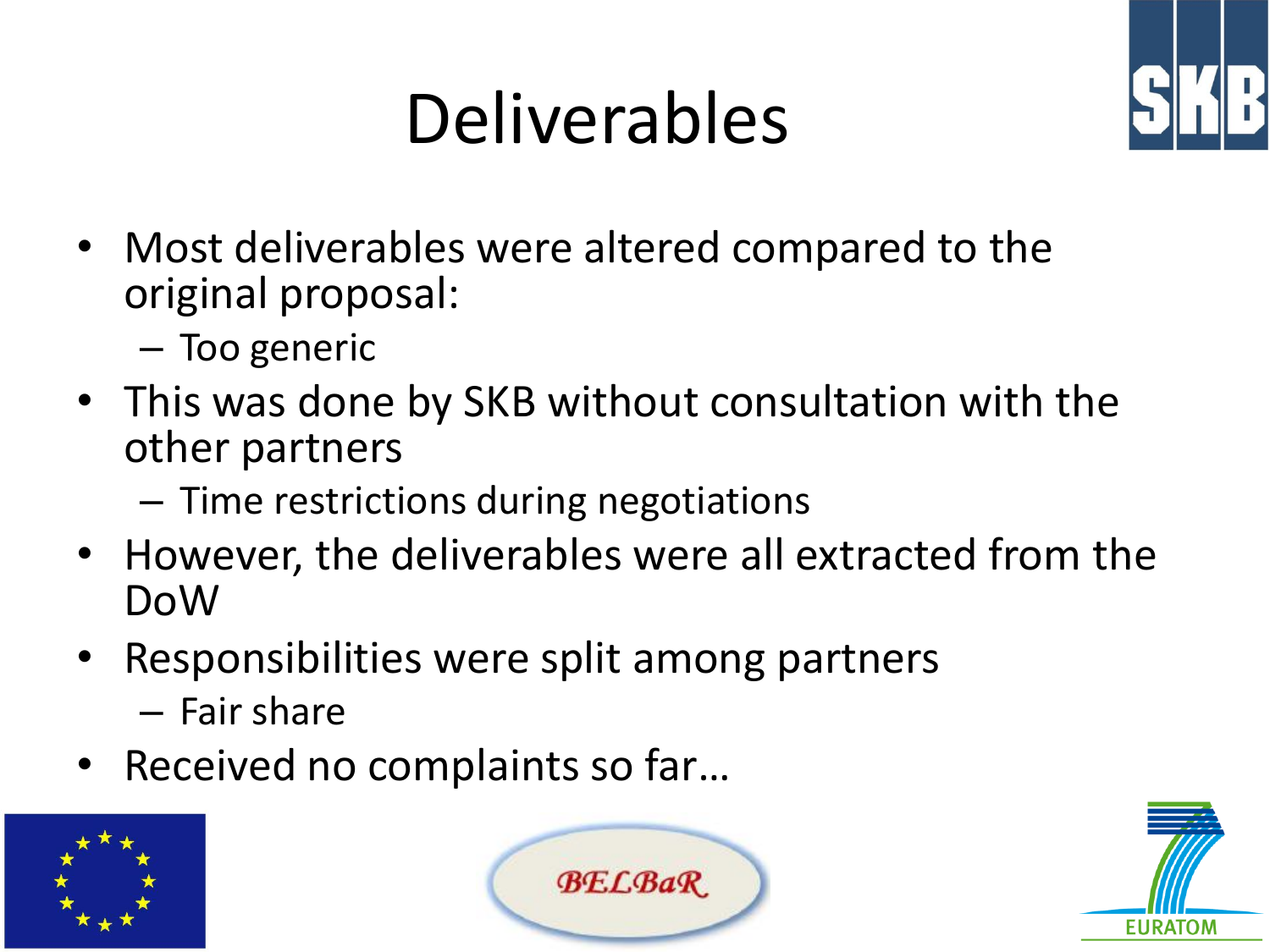# Deliverables



- Huge number of deliverables
	- 11-12 for each experimental WP
	- 15 for dissemination
- Most deliverables are "reports"
	- Almost all public
	- Will be made available on the project web page





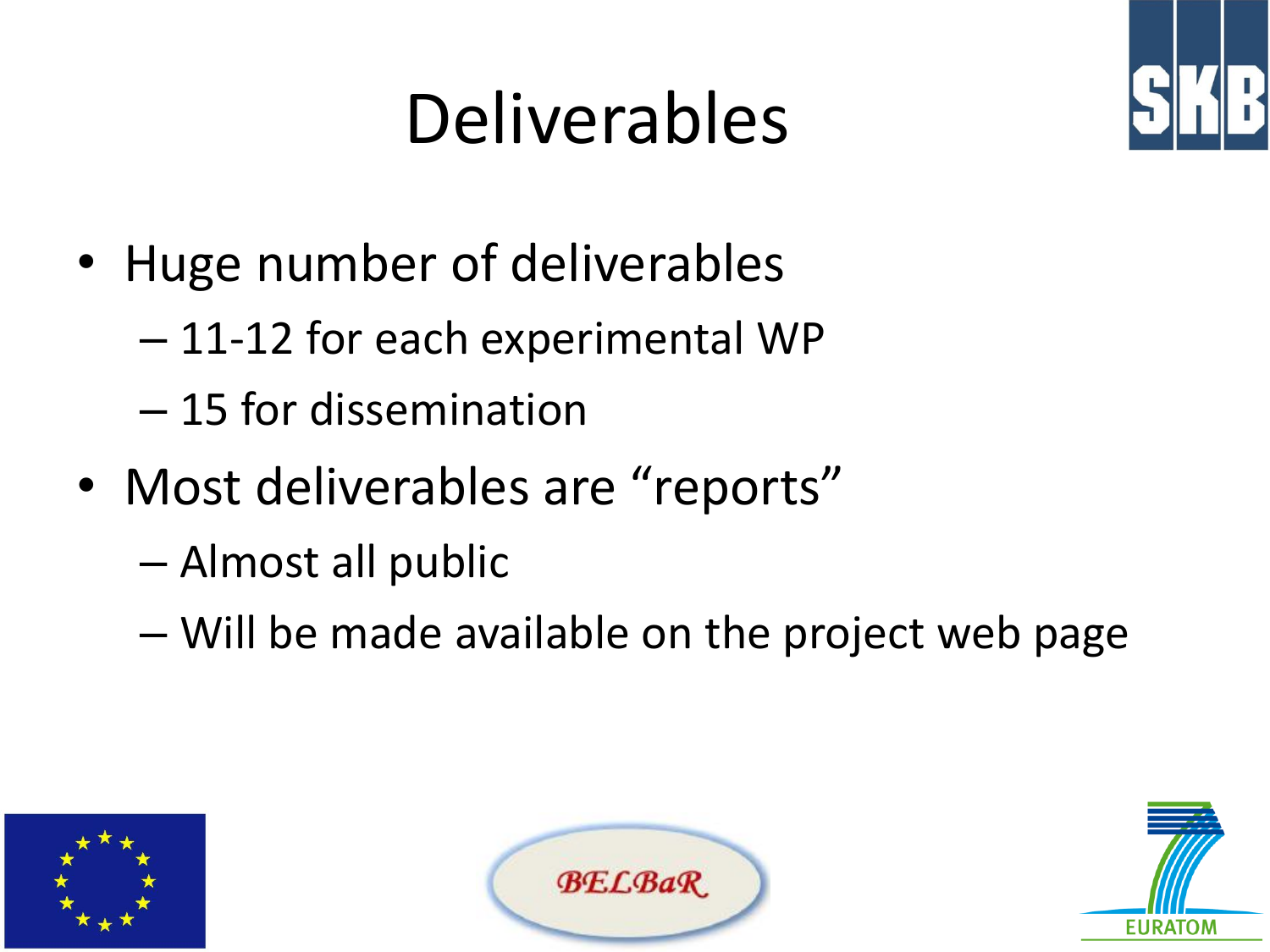## Deliverables



- Most of the work in performed within BELBaR will be of interest from the general scientific community
	- Outside of radioactive waste management
- It is anticipated that each member will produce at least one journal publication during the project
	- Aim and not a firm commitment
	- The total number of publications from the project should however not be affected
	- Clays and clay minerals
- Conflict of interest between the publication in high impact journals and the requirement on publically available results
	- Workarounds?





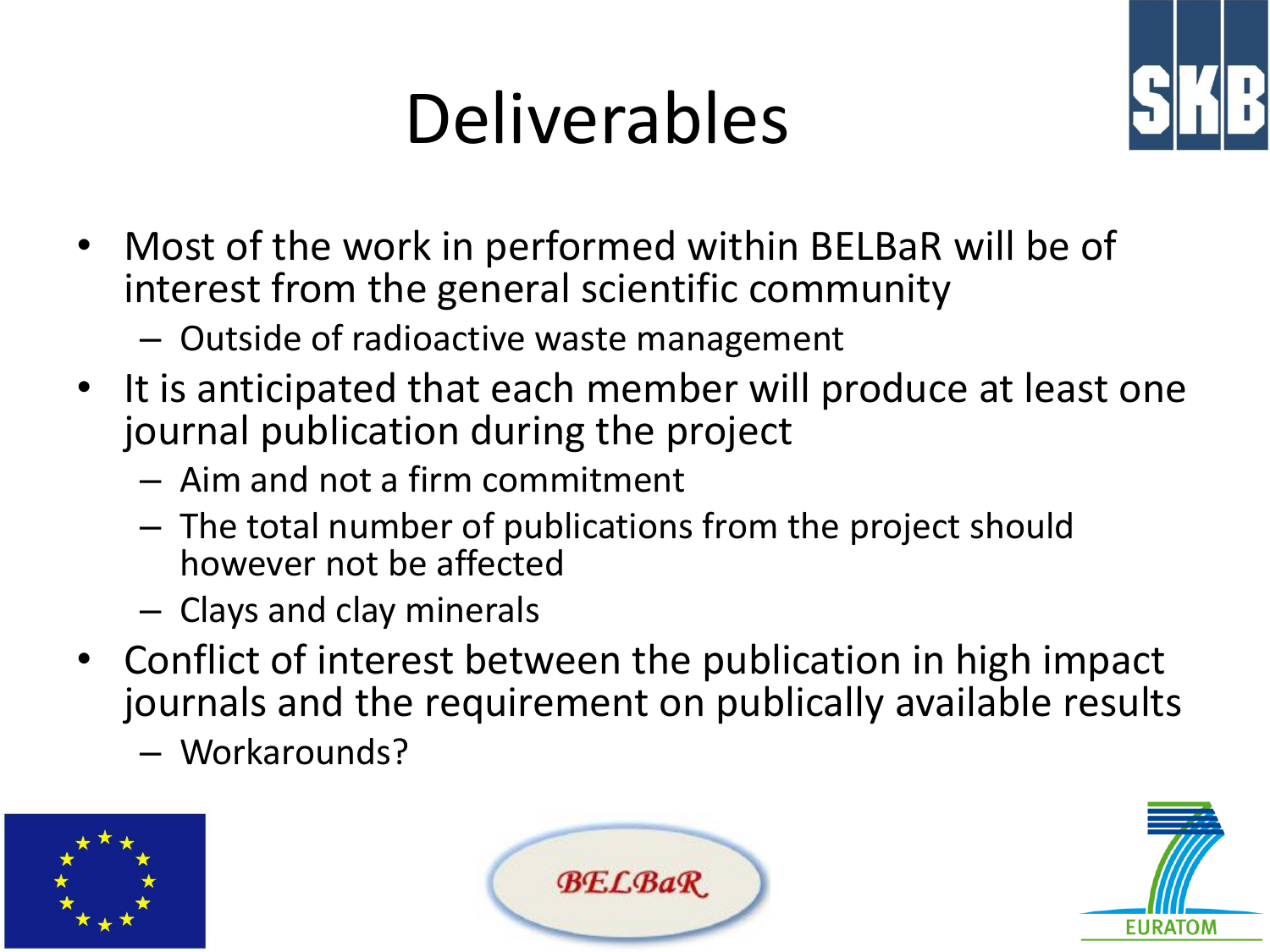

#### Outputs – onset of project







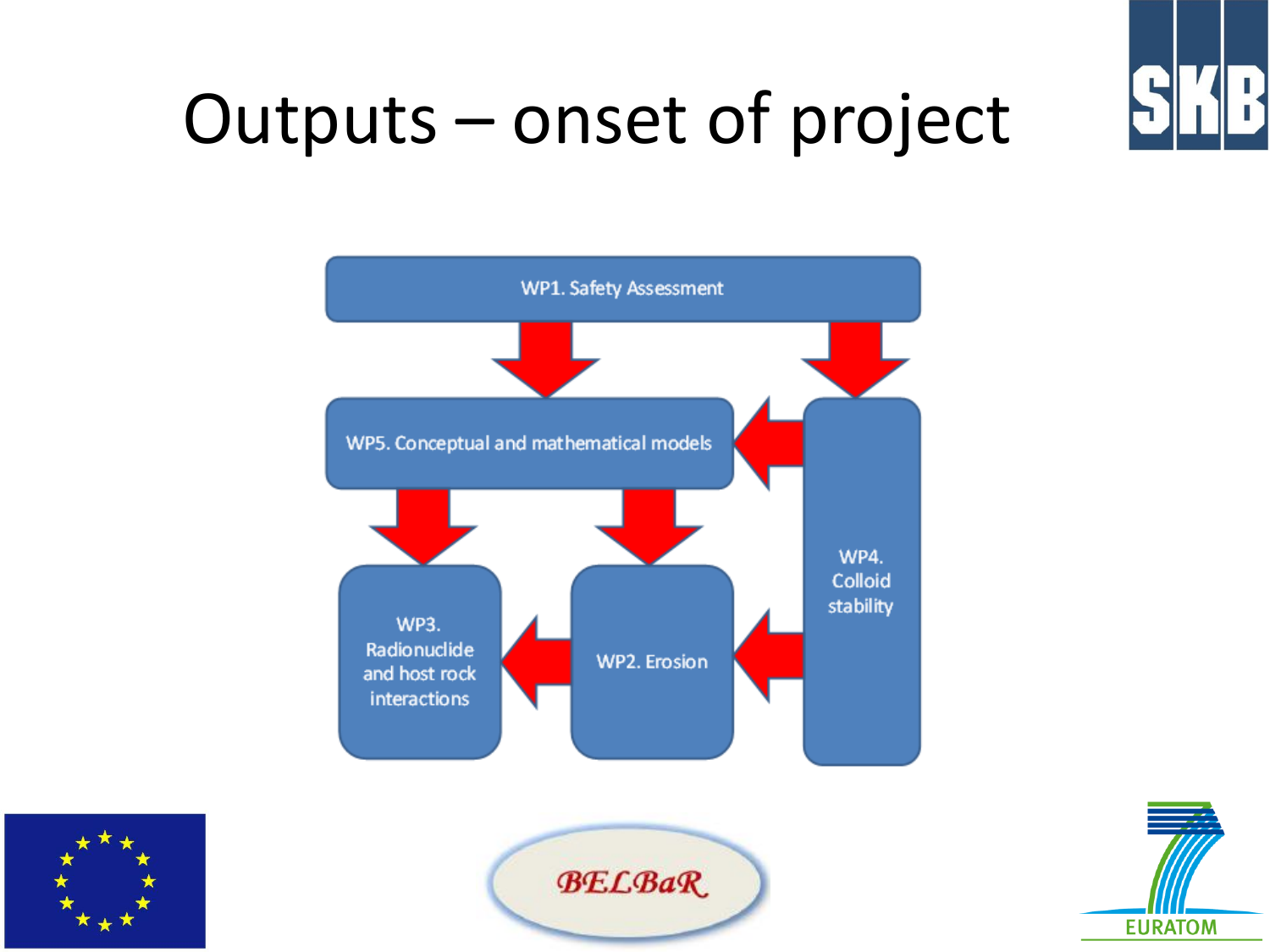

#### Outputs – during project







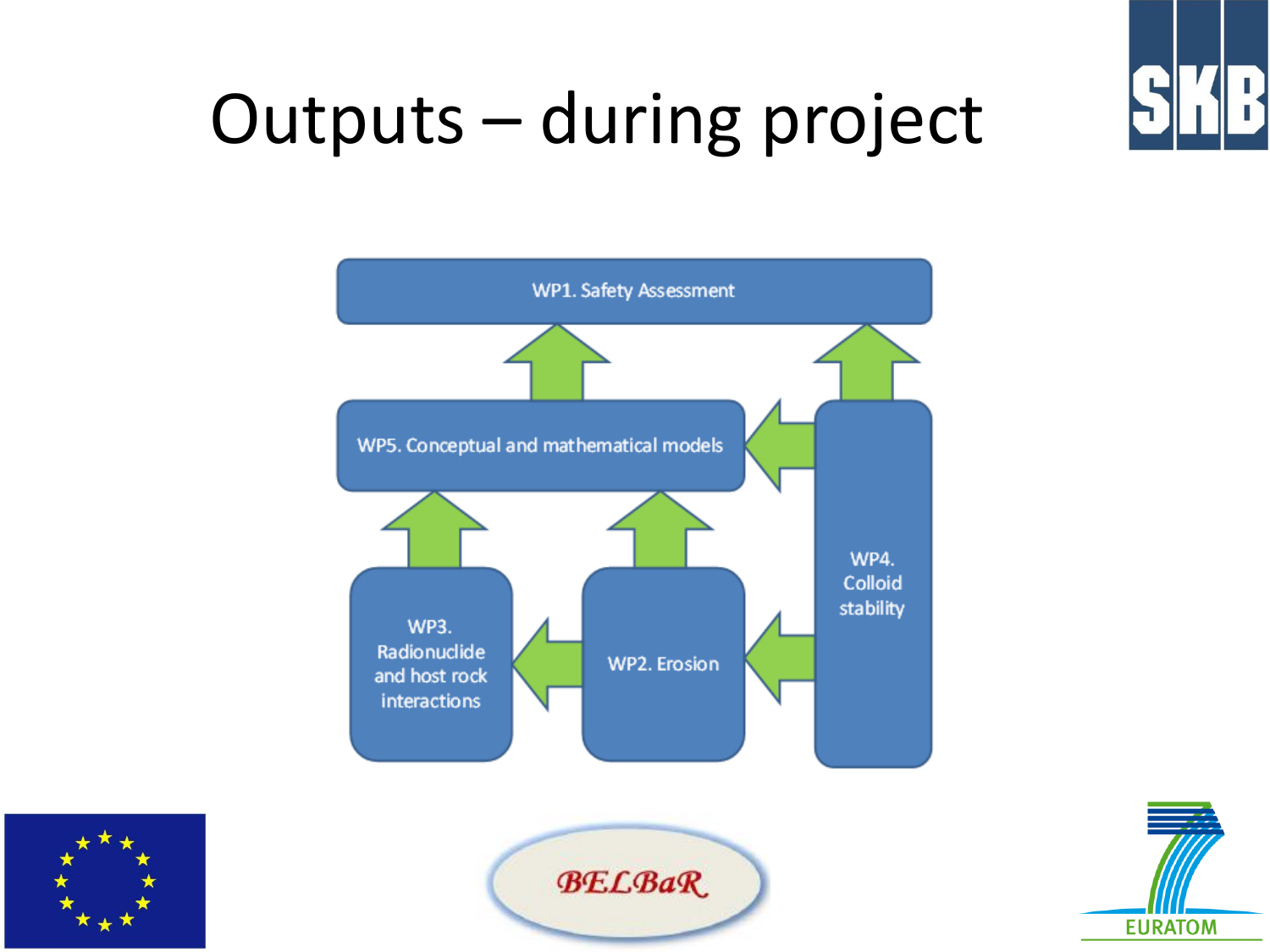

#### Dissemination WP6





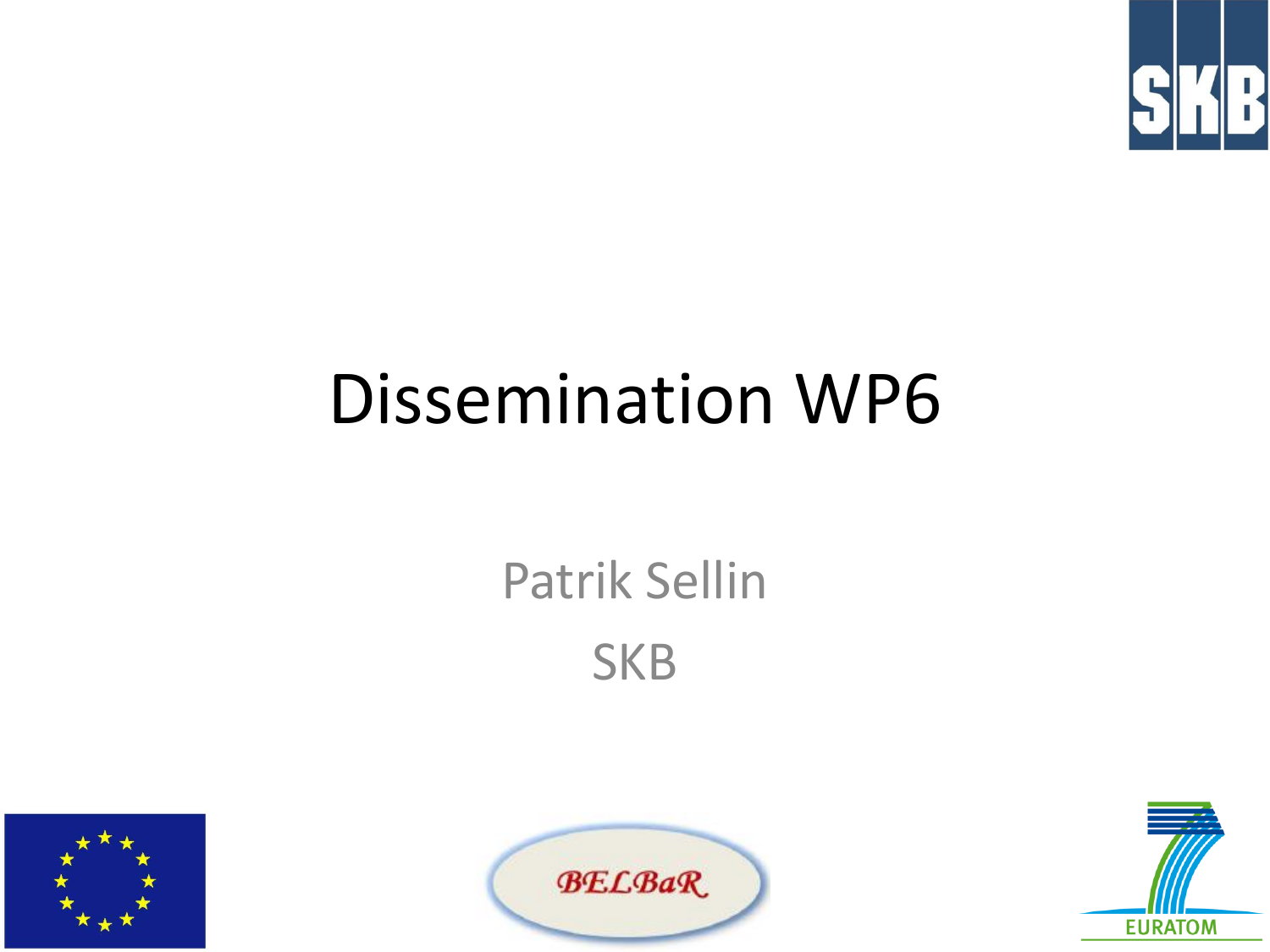#### Impact



- The project is targeted to contribute to progress towards the implementation of geological disposal
	- Technology Platform (IGD-TP)
- Bentonite erosion within the safety case is a significant remaining issue
- Demonstrable improvement in the robustness of the repository safety case





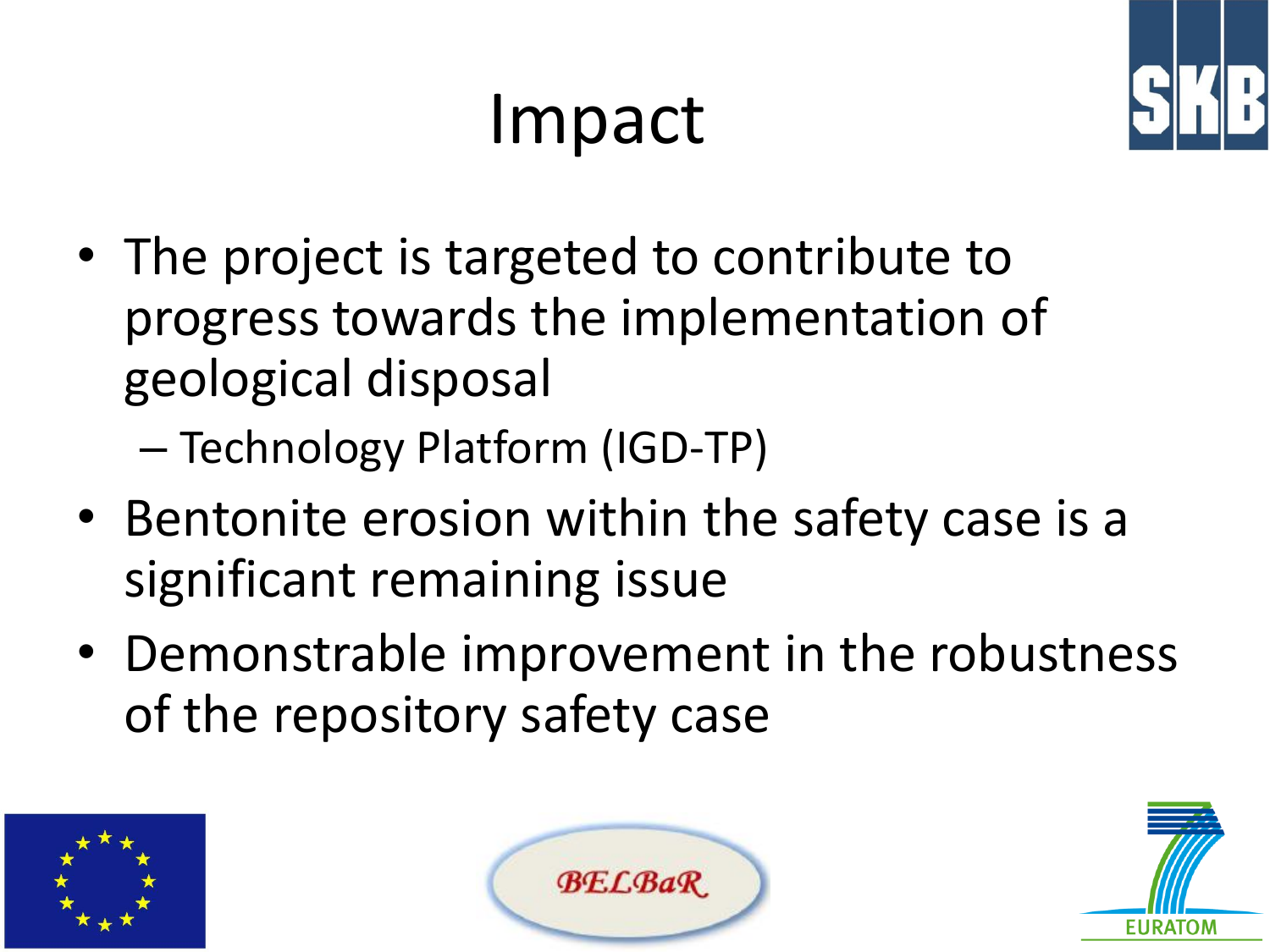# Dissemination I



- Website [\(www.belbar.eu](http://www.belbar.eu/))
	- Public section (project info, public deliverables)
	- Partner section (Document repository e.g. project presentations)
- Project meetings
	- Annual project meetings
	- WP meetings
	- Topical meetings





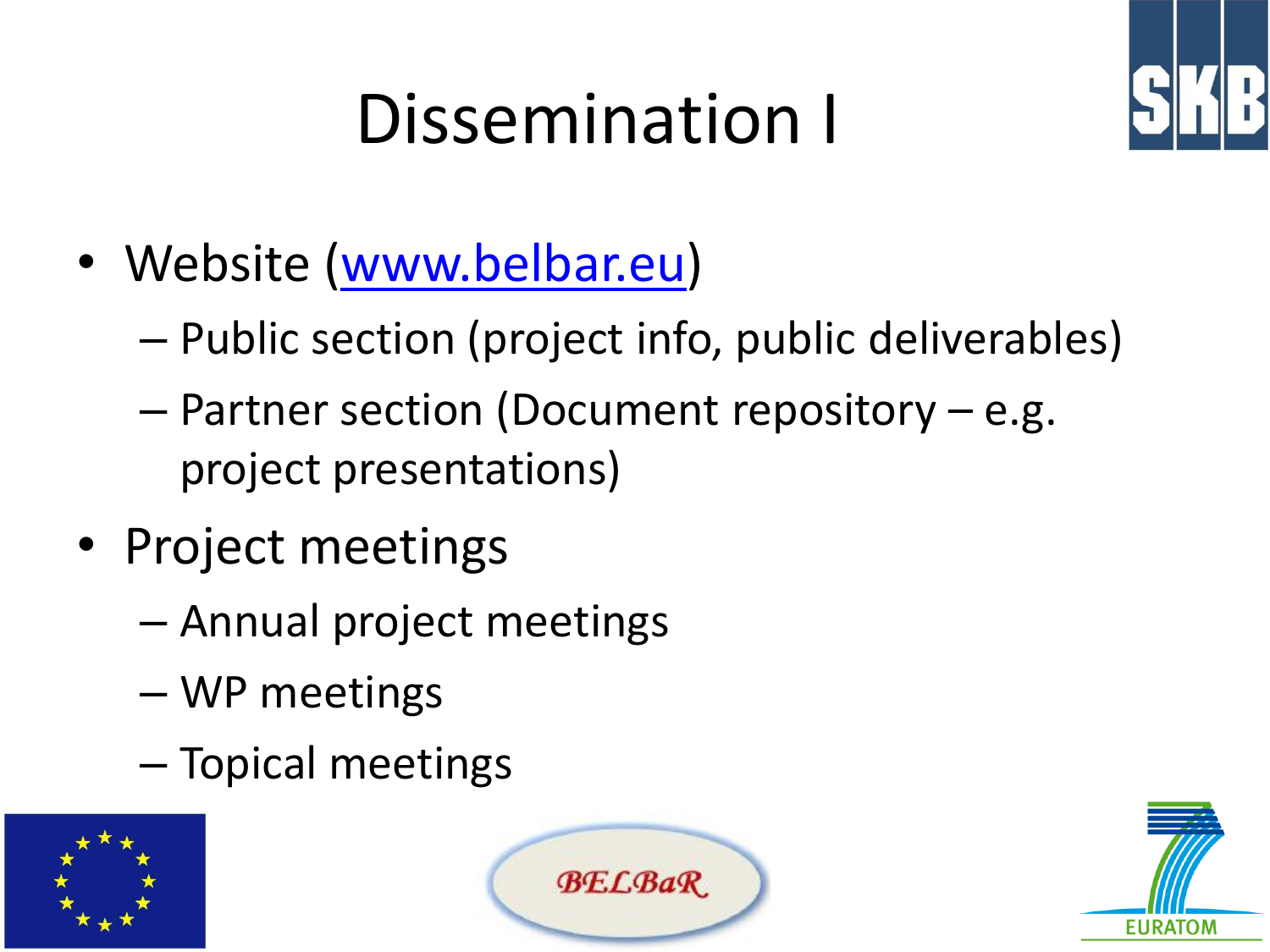# Dissemination II



- Reports
	- Synthesis reports of the key findings from each work package
	- Key output of the project in an overview report
	- Key findings will be presented at a suitable European scientific venue
	- Available on the website
- Workshop  $1 WP1$ 
	- Dissemination of initial findings
	- Establish a network of specialists
	- General scientific session on colloid science
- Workshop 2 WP6
	- Dissemination to the radioactive waste management community and the wider scientific community





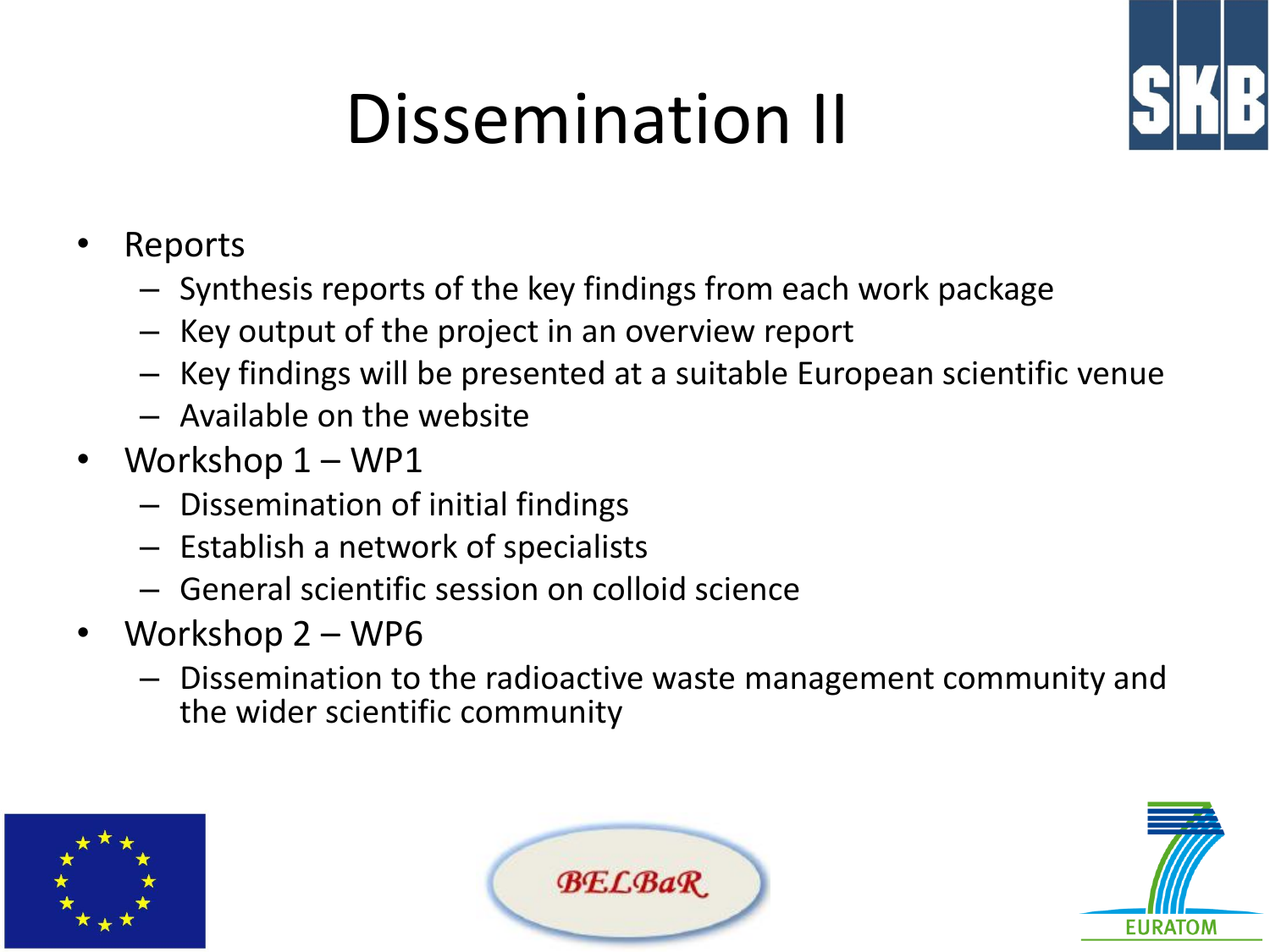#### Dissemination III



- Journal publications
	- Each partner has the responsibility to publish their own work
	- Work package 6 members will lead on creating project specific publications
	- The results of the workshops will be published as a proceedings
- **Conferences** 
	- BELBaR project members are encouraged to participate in Euratom meetings and other conferences
	- International meeting "Clays in Natural and Engineered Barriers for Radioactive Waste Confinement" 22th - 25th October 2012. Deadline for abstracts submission is April 20, 2012
- Training, professional development and related activities
	- Training is a key aspect of BELBaR
	- PhD studentships
	- Engagement of post-doctoral scientists
	- Professional development of existing staff
	- Participants with a range of experience
	- One specific training course during the project
	- Partners to be included in a wider number of existing courses





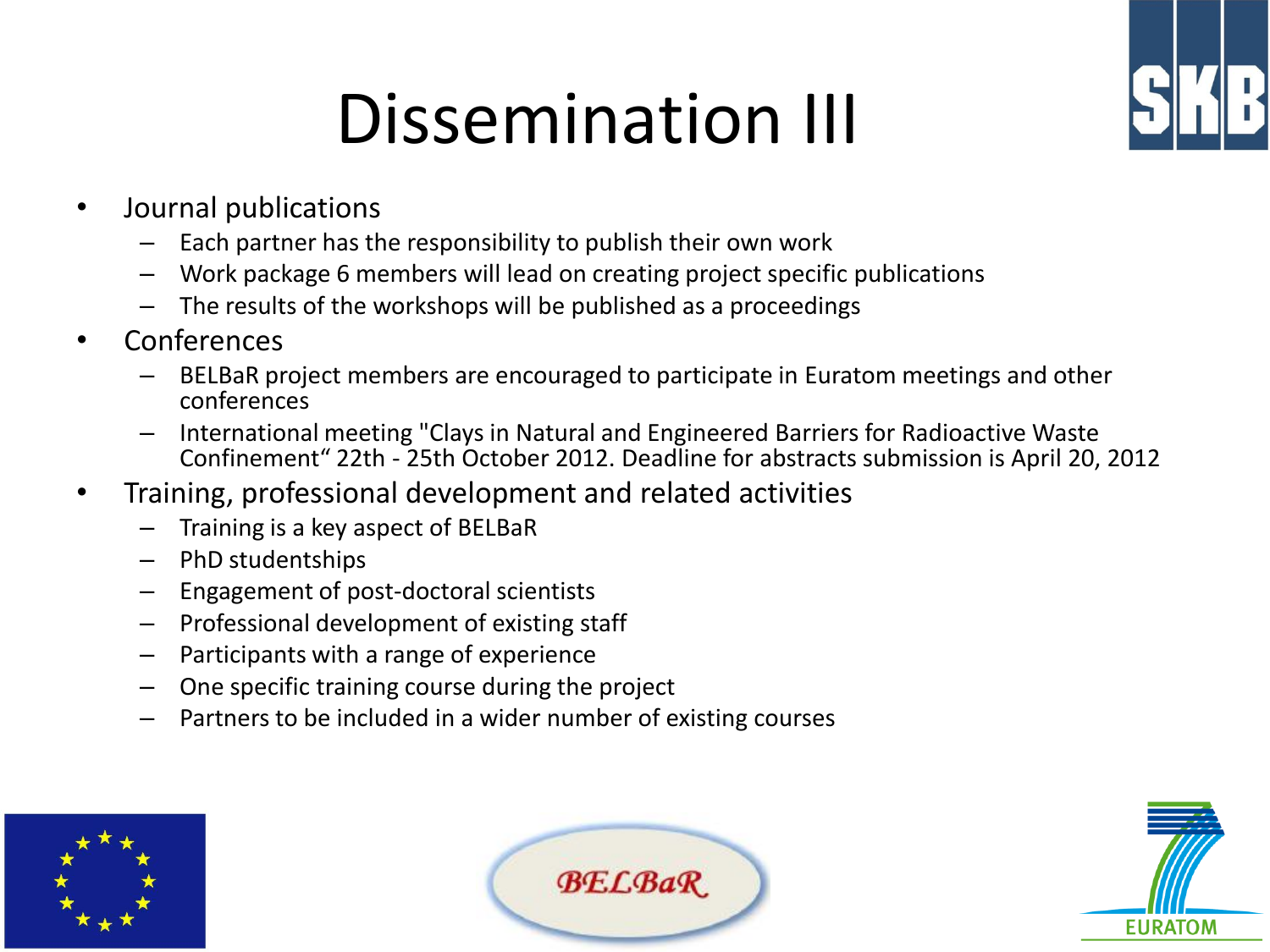# Dissemination IV



- Mobility of students / staff
	- Key issue in the project
	- Partners are strongly encouraged to undertake exchanges
	- Target group for the staff exchange is PhD students
	- Mobility plan will be a part of the first project workshop





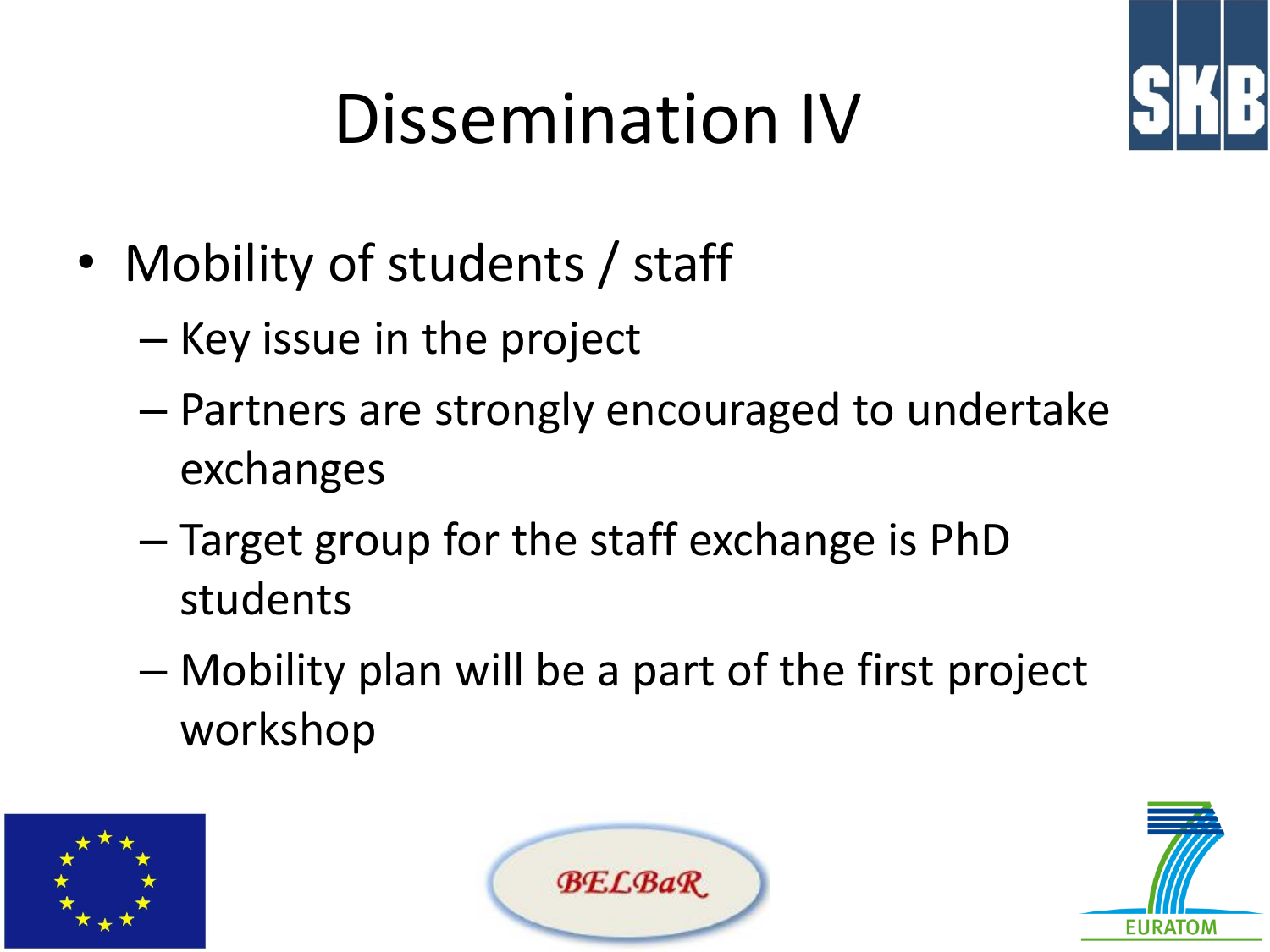

# Role of the End User Review Board





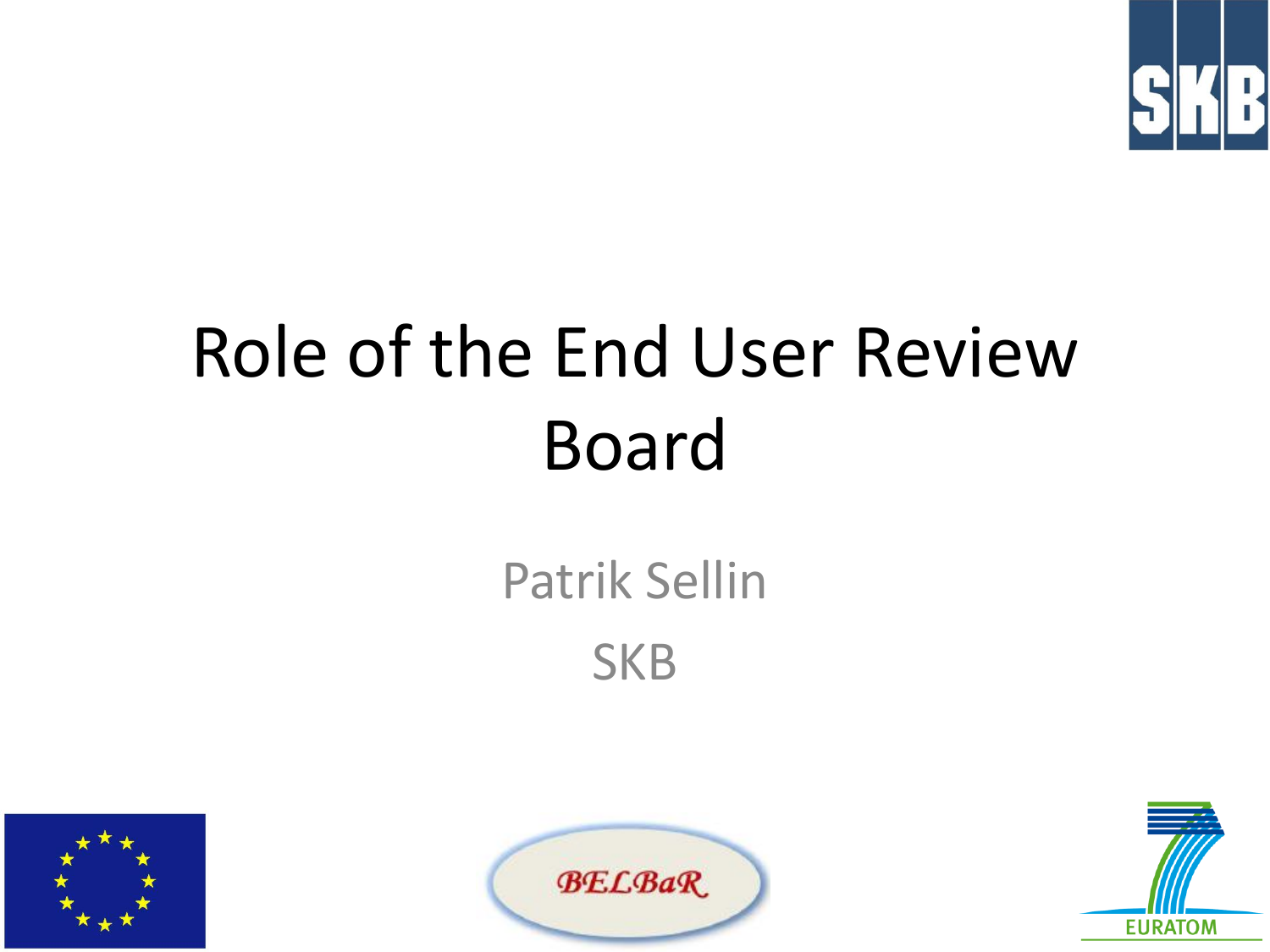

# End User Review Board

- To provide critical evaluation of research quality and significance of outputs.
	- Evaluation after each annual meeting
- To advise on development of the research programme to meet its objectives and dissemination of research findings to national implementing bodies.
- To highlight opportunities for networking with other international research activities, to create added value from knowledge transfer and collaboration.
- To guide the future direction of our research programme and provide forward-looking ideas for long term sustainability of the consortium.
- To act as external champions for the consortium and raise awareness of our research programme, where appropriate.
- Will participate in annual meetings, workshops and possibly WP or topical meetings





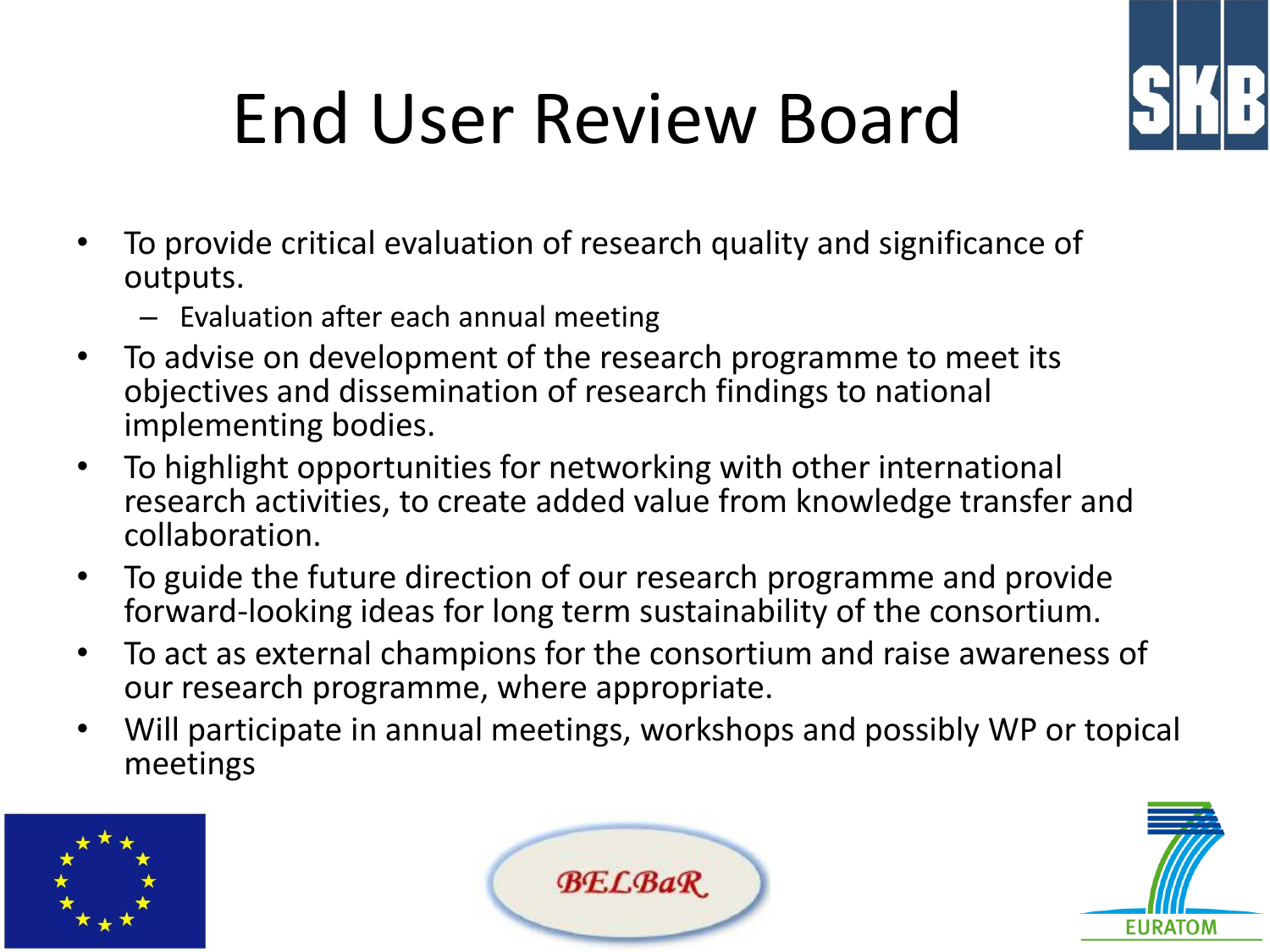

# End User Review Board

- Members
	- Not from partner organizations
	- Have an interest and experience in the issues
	- Able to fund themselves
- So far
	- SSM (Sweden)
	- ?





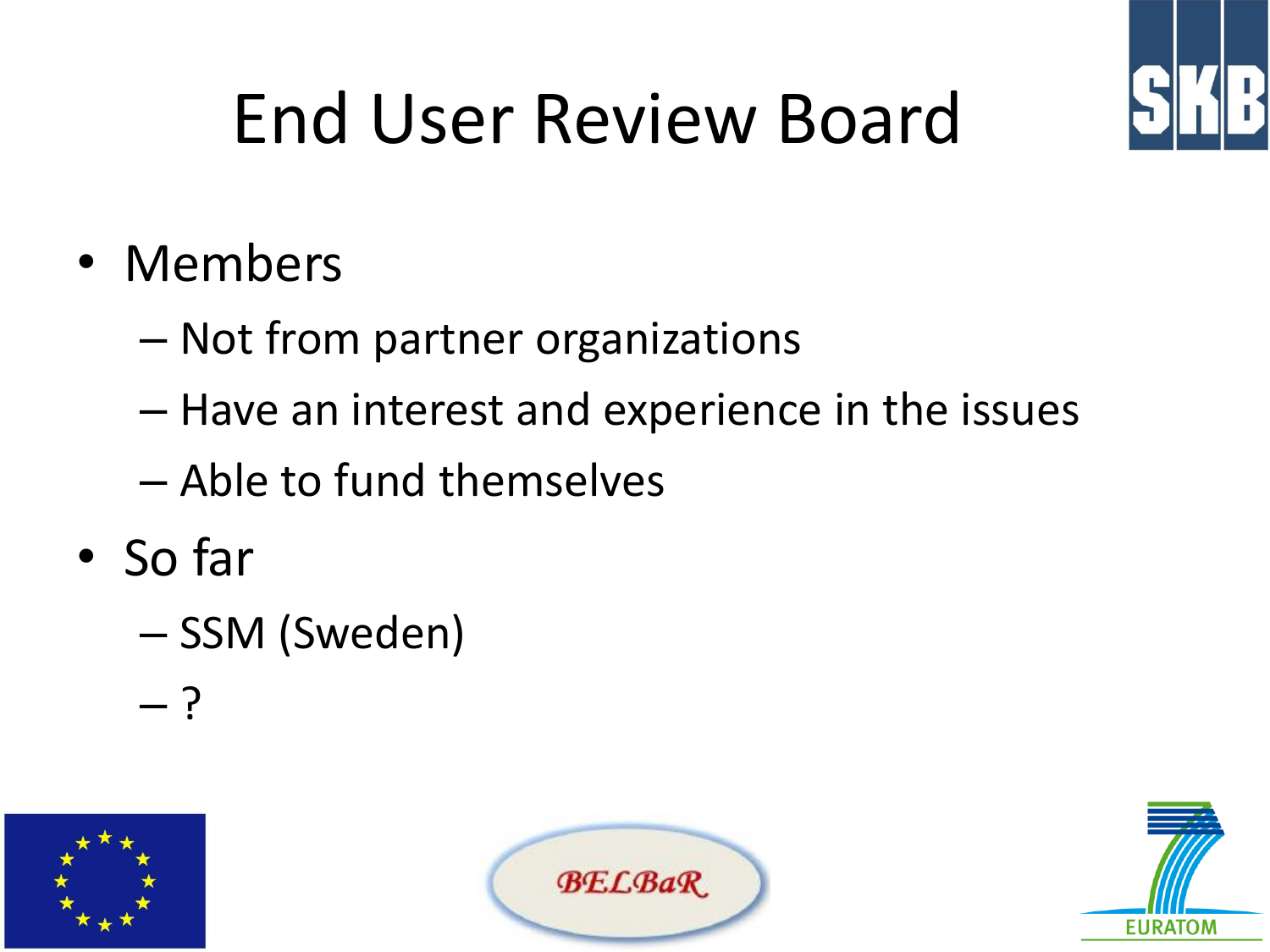

### Next meeting/meetings